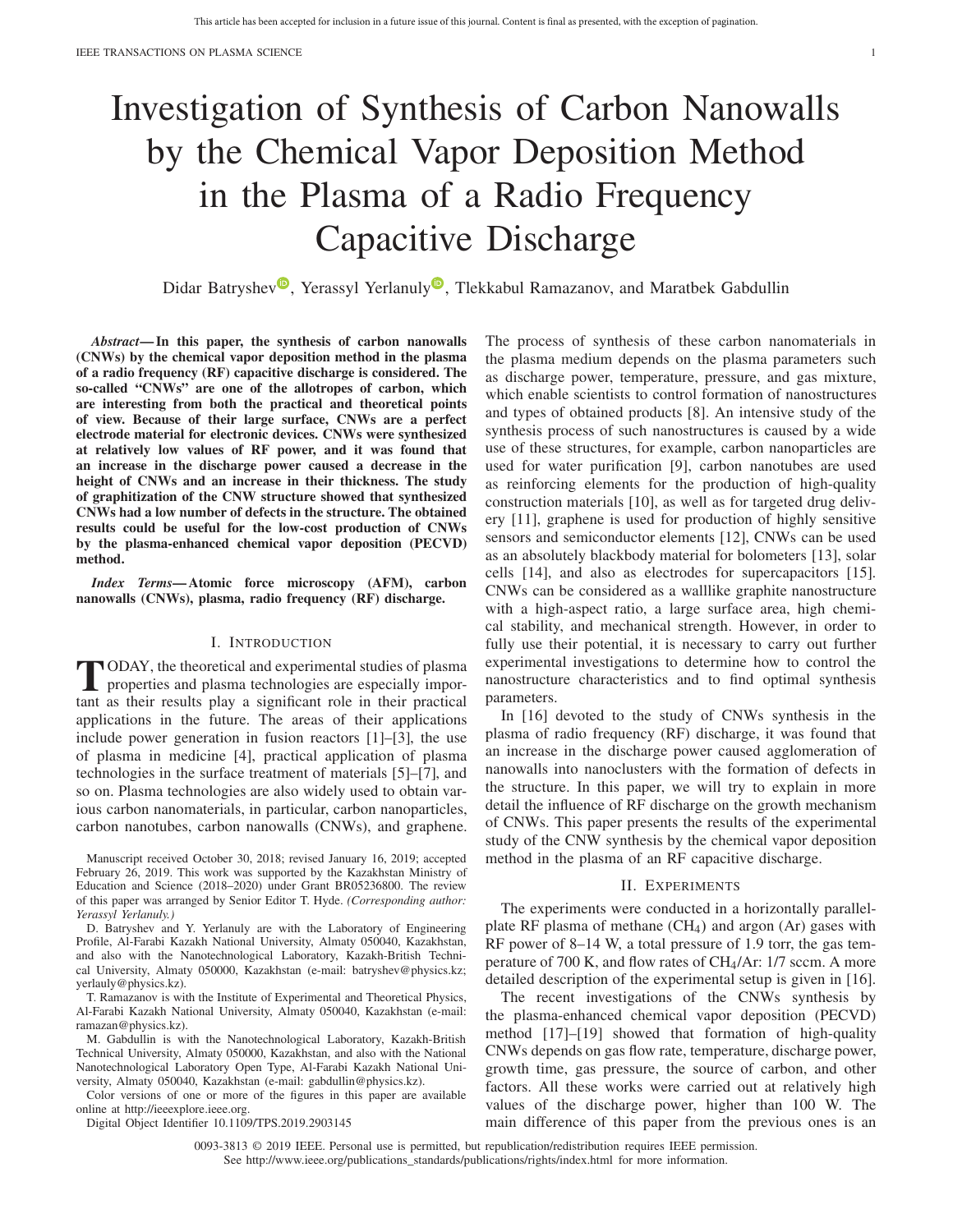

Fig. 1. Raman spectrum of obtained CNWs at RF power of 10 W.

investigation of the PECVD synthesis of CNWs at lower values of RF power in order to find an opportunity for the low-cost production of CNWs.

CNWs were synthesized on silicon (Si) substrates with nickel (Ni) catalytic nanolayer. Before the RF synthesis, the Si/Ni substrate was annealed in Ar RF plasma at a temperature of 500 K for 15 min, then the temperature was raised up to 700 K and CH4 gas was injected into the RF reactor with Ar. The PECVD process in which CNWs were synthesized lasted 25 min.

The morphology of the synthesized CNWs was studied by atomic force microscopy (AFM), and graphitization of their structures was studied by the Raman spectroscopy with a laser wavelength of 473 nm. The AFM measurement of the obtained CNWs samples was made in the semicontact mode.

### III. RESULTS AND DISCUSSION

Fig. 1 shows a typical Raman spectrum of CNWs consisting of three dominant Raman modes D, G, and D', and less intense 2-D and  $G + D$  modes. The D-mode is caused by a disordered structure in graphene, the *G*-band is related to the C–C vibrational mode, the D'-peak corresponds to the appearance of the graphene edge, the 2-D-peak is the secondorder of D-mode, and the  $G + D$ -peak is a combination band of G and D peaks. Usually, to estimate the structure quality of graphitelike materials, the intensity ratio between D and G peaks is used. The *I*D/*I*<sup>G</sup> ratio indicates the defectiveness of the graphite structure, and as the average value for the obtained samples is 1.8, it means that synthesized CNWs have a small number of defects in the structure.

The AFM analysis of the obtained samples showed that the shape of the walls changed as the RF power increased. Indeed, the corresponding AFM images are shown in Figs. 2–5. It was found that an increase in the RF power leads to a decrease in the height of CNWs and an increase in their thickness. The estimated average thickness values for the samples obtained at RF power of 8, 10, 12, and 14 W are 44, 85, 185, and 150 nm, respectively, whereas their heights decrease from 80 to 30 nm (Table I). It seems that increasing RF power leads to the formation of wide walls splitting into several small walls, which look like a "squama" structure.

The mechanism of CNWs growth on the substrate surface is well known [20]–[22]. At the first step of the CNWs nucleation process, Ni nanoislands are formed on the Si substrate,



Fig. 2. AFM topography (left) and phase map (right) of synthesized CNWs (sample No. 1) at RF power of 8 W.



Fig. 3. AFM topography (left) and phase map (right) of synthesized CNWs (sample No. 2) at RF power of 10 W.



Fig. 4. AFM topography (left) and phase map (right) of synthesized CNWs (sample No. 3) at RF power of 12 W.



Fig. 5. AFM topography (left) and phase map (right) of synthesized CNWs (sample No. 4) at RF power of 14 W.

TABLE I CHARACTERISTICS OF CNWS OBTAINED AT DIFFERENT VALUES OF DISCHARGE POWER

| <b>Samples</b> | <b>RF</b> power | <b>Height</b> of<br><b>CNWs</b> | <b>Thickness of</b><br><b>CNWs</b> | $I_D/I_G$ |
|----------------|-----------------|---------------------------------|------------------------------------|-----------|
| No. 1          | 8               | $\sim 80$                       | 44                                 | 1.64      |
| No. $2$        | 10              | $\sim 60$                       | 85                                 | 1.67      |
| No.3           | 12              | $\sim$ 30                       | 185                                | 1.84      |
| No. 4          | 14              | $\sim$ 30                       | 150                                | 1.81      |

and as the synthesis time increases, these nanoislands cover the whole surface of the substrate, forming a thin interface layer. Subsequently, small 2-D carbon nanoflakes grow on the aggregations of nanoislands, and then randomly oriented carbon flakes start to grow mainly in the vertical direction.